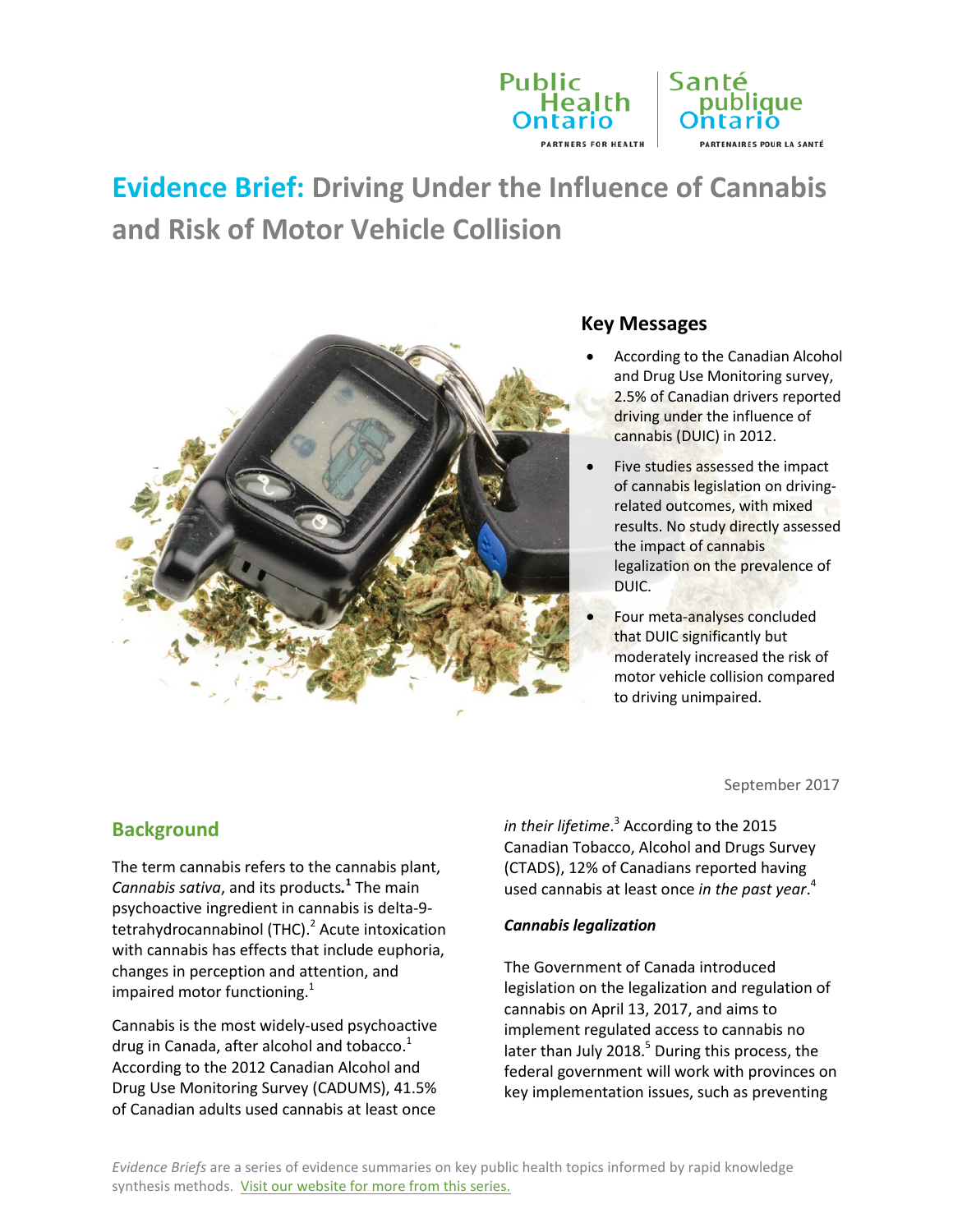drug-impaired driving. Whereas driving under the influence of cannabis (DUIC) is not a new phenomenon in Canada, cannabis legalization has the potential to increase cannabis use and DUIC.

#### *Effects of cannabis intoxication on driving: evidence from experimental studies*

Experimental studies, as well as simulated and on-road driving experiments, have shown that acute cannabis intoxication is associated with performance deficits on several cognitive and motor tasks relevant to driving,<sup>1</sup> changes in driving performance, <sup>6</sup> and a reduction in the ability to handle unexpected events.<sup>1,6</sup> The use of cannabis and alcohol in combination produce increased effects on impairment $<sup>6</sup>$  and driving</sup> skills. $1$ 

As experimental conditions only provide indirect evidence about the real-life risk of motor vehicle collision (MVC) from driving under the influence of cannabis (DUIC), $<sup>1</sup>$ </sup> evidence from epidemiological studies will be summarized in this Evidence Brief.

#### *DUIC: legislation and enforcement*

Driving under the influence (DUI) refers to the operation of a motor vehicle while one's ability is adversely affected by psychoactive substances such as alcohol or drugs, $^1$  and is a criminal offence in Canada. $<sup>1</sup>$ </sup>

At present, enforcement of drug-impaired driving legislation is based on the assessment of functional impairment using a Standardized Field Sobriety Test (SFST).<sup>1</sup> Drivers who demonstrate impaired performance must undergo evaluation by an officer trained in the Drug Evaluation and Classification (DEC) program. $<sup>1</sup>$  The validity and reliability of current</sup> methods for assessing functional impairment from cannabis use are the subject of discussion. 7

#### *Measuring cannabis intoxication using THC concentration in body fluids*

Measurement of cannabis intoxication using body fluids presents challenges not encountered with alcohol and can lead to false positive and false negative results.<sup>1</sup>

Impairment from alcohol closely mirrors blood alcohol level, as alcohol dissolves readily in blood. In contrast, experimental studies have shown that functional impairment from cannabis (which binds to fats) lags behind THC blood level, which begins to decline prior to peak intoxication (Figure 2). <sup>6</sup> Additionally, low levels of cannabis may be detected for days to weeks after the period of intoxication has ended.

Further measurement challenges are introduced due to additional routes of exposure for cannabis, such as inhalation and ingestion, where timing of peak levels and intoxication varies.<sup>7</sup> Tolerance to cannabis among those who use it frequently also complicates the use of body fluids to predict intoxication. <sup>6</sup>

## *Establishment of fixed legal limits for THC in body fluids*

Fixed legal limits, often known as '*per se* laws', facilitate the enforcement of impaired driving legislation: any driver in whom the concentration of a particular substance reaches or exceeds the legal limit is considered to have broken the law without there being a need to demonstrate any further signs of impairment.<sup>8</sup>

To date, only a few jurisdictions such as Norway,<sup>9</sup> Denmark,<sup>10</sup> and the State of Washington,<sup>11</sup> have passed legislation specifying a legal limit for THC. Development of *per se* limits were recommended by the Task Force on Cannabis Legalization and Regulation. 12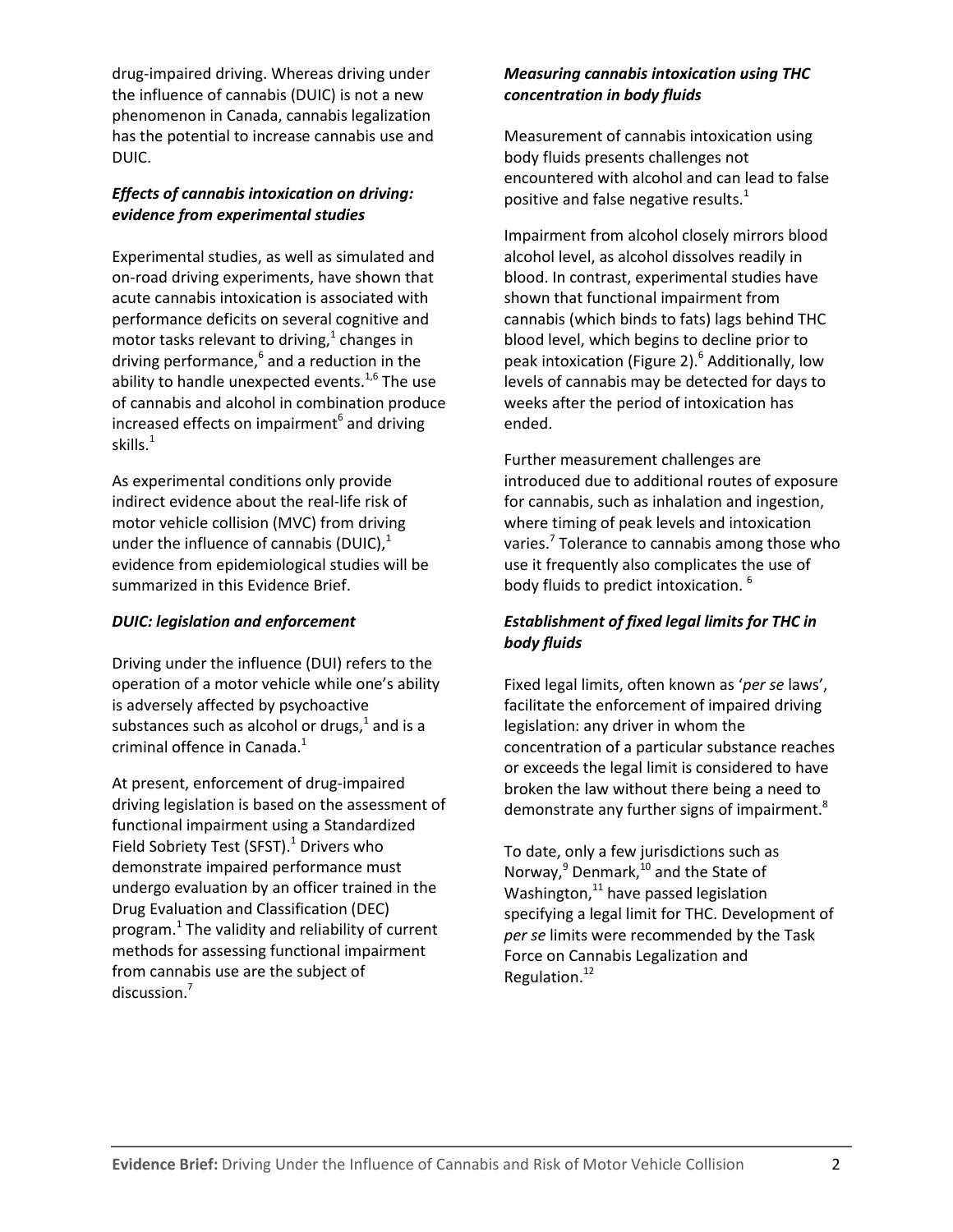# **Issue and Research Question**

To inform the public health response to cannabis-impaired driving, this Evidence Brief addresses three questions:

- 1. What is the prevalence of DUIC in Ontario and Canada? How has it changed over time?
- 2. In jurisdictions where new cannabis legislation was introduced, did the prevalence of DUIC change following the change in legislation?
- 3. Does DUIC increase the risk of motor vehicle collision as compared to driving sober? By how much?

A related Evidence Brief, *Driving Under the Influence of Cannabis – Risk Factors and Preventive Interventions,* examines the risk and protective factors for DUIC as well as effective interventions for reducing DUIC. A review of the evidence quantifying the burden of harms from DUIC in Canada was not in scope for this Evidence Brief.

# **Methods**

#### *Literature search*

We searched four databases (MEDLINE, EMBASE, CINAHL, PsychINFO) with the assistance of a PHO Library Information Specialist on January 27, 2017 for articles published between 2006-2017; this search was updated on June 5, 2017*.* The following search terms were used: "cannabis", "marijuana", "THC" and related terms, in combination with terms related to "driving"*.* The full search strategy is available from PHO on request. References within the included articles were hand searched for additional relevant studies. For research question #1 on DUIC prevalence in Ontario and Canada, we conducted a targeted search of grey literature relevant sources: the Canadian Alcohol and Drug Use Monitoring Survey (CADUMS), the Road Safety Monitor (RSM) road-side survey conducted by the Traffic Injury Research Foundation (TIRF), and the Ontario Student Drug Use and Health Survey (OSDUHS).

#### *Eligibility criteria*

Studies were eligible for inclusion if they were published in English or French, between 2006 and 2017.

#### *For research question #1:*

Eligible studies reported the population prevalence of DUIC for anywhere in Canada.

#### *For research question #2:*

Eligible study designs included pre-post repeat cross-sectional studies, interrupted time series, and natural experiments; the intervention/exposure was a change in cannabis legislation; the outcome was the prevalence of DUIC or a proxy measure of this; and the study setting was a country similar to Canada, i.e., a member-country of the Organisation for Economic Co-operation and Development  $(OECD).<sup>13</sup>$ 

#### *For research question #3:*

Eligible study designs included systematic reviews and meta-analyses, as well as any observational studies published after the latest meta-analysis literature search period (after 2015); the exposure was cannabis-impaired driving; the comparison was unimpaired driving; and the outcome was motor-vehicle collision.

#### *Article screening, data extraction, and quality appraisal*

Two reviewers independently screened titles and abstracts for eligibility using DistillerSR software from Evidence Partners (Ottawa, Canada). Two independent reviewers then used DistillerSR to review full-text articles for eligibility. One reviewer extracted relevant information from all included studies and 20% were verified by a second reviewer. Both reviewers independently appraised the quality of the included studies using a tool appropriate for the study's design (AMSTAR $^{14}$  for metaanalyses and systematic reviews, the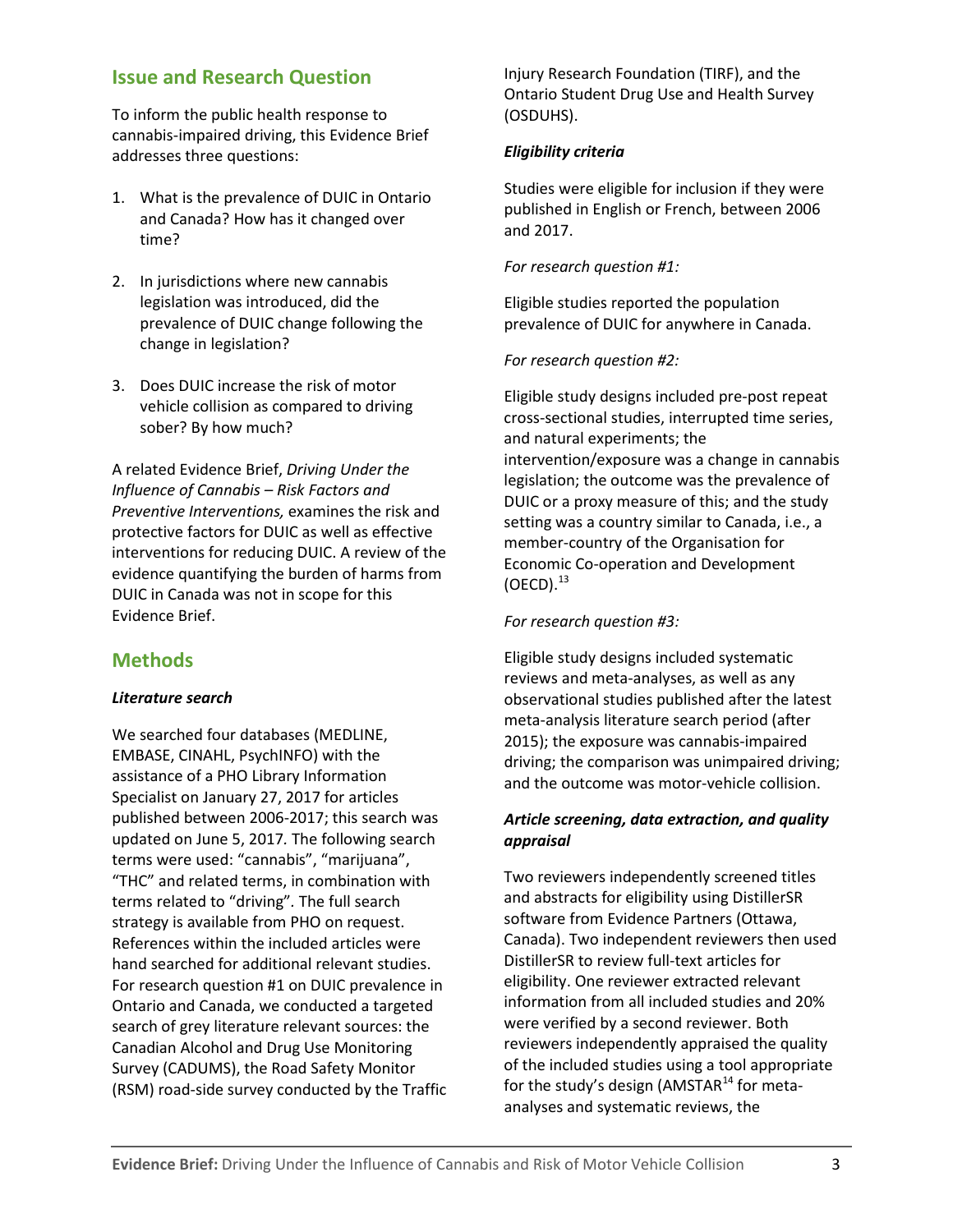Newcastle-Ottawa scale for case-control studies,<sup>15</sup> the Newcastle-Ottawa scale modified for cross-sectional studies,  $^{16}$  and the EPHPP $^{17}$ for natural experiments and interrupted timeseries). Discrepancies in quality appraisal outcomes between the reviewers were resolved by consensus. More information on quality appraisal is available upon request.

# **Main Findings**

The literature search identified 1,354 unique articles. A total of 124 articles underwent fulltext screening. Four published articles $18-21$  and three grey literature reports $3,22,23$  were included to answer research question #1 on the prevalence of DUIC in Ontario and Canada. Five articles<sup>2,11,24-26</sup> were included to answer research question #2 about the impact of changes in cannabis legislation on DUIC prevalence. For question #3 on the risk of MVC due to DUIC, 19 articles were identified, but this Evidence Brief focuses on the four metaanalyses<sup>27-30</sup> as well as one primary research study<sup>31</sup> published after the latest meta-analysis.

## *1. DUIC prevalence in Ontario and Canada*

Studies of DUIC prevalence in Canada used one of two approaches for measuring DUIC: selfreport of cannabis use prior to driving or roadside testing of driver's oral fluid.

## *DUIC prevalence based on self-report*

Four published articles<sup>18-21</sup> and three grey literature reports<sup>3,22,23</sup> assessed DUIC prevalence based on self-report. Three published studies $18,19,21$  scored 3/5 on the Newcastle-Ottawa scale modified for crosssectional studies, and one scored  $4/5^{20}$  on the same scale.<sup>16</sup>

*Canadian Alcohol and Drug Use Monitoring Survey (CADUMS)*: The CADUMS was an annual general population survey of alcohol and drug use among Canadians aged 15 years and older conducted by Health Canada from 2008 to 2012.<sup>3</sup> The 2012 CADUMS found that 2.5% (95% confidence interval [CI]: 1.9-3.3%) of Canadian

drivers<sup>32</sup> and 2.7% (95% CI: 1.5-4.9%) of Ontario drivers<sup>33</sup> admitted driving within two hours of using cannabis at least once in the previous 12 months. The prevalence of DUIC among Canadian drivers was higher for adolescents and young adults: 4.7% (95% CI: 2.8-7.8) among drivers aged 24 years or younger, as compared to 2.2% (95% CI: 1.5-3.1) among drivers aged 25 years or older.<sup>33</sup> The response rate for the 2012 CADUMS was 39.8%.

*Road Safety Monitor (RSM):* The RSM is a public opinion telephone and on-line survey of a random, representative sample of Canadian drivers conducted annually by Traffic Injury Research Foundation (TIRF).<sup>23</sup> The 2013 RSM found that 1.6% ± 2.8% of Canadian drivers said that they had driven a motor vehicle within two hours of using marijuana or hashish at least once during the previous 12 months. <sup>23</sup> The response rate for the 2013 RSM was not reported. One published article<sup>19</sup> also used RSM data from 2015 and reported that the proportion of self-reported driving within two hours of using cannabis in the past 12 months was  $2.6\% \pm 2.8\%$ . $^{19}$ 

*Canadian Student Tobacco, Alcohol and Drugs Survey (CSTADS):* The CSTADS is a biennial, provincially-generalizable, paper-and-pencil, school-based survey administered to Canadian students.<sup>21</sup> A cross-sectional study using data from the 2014-2015 CSTADS found that prevalence of *ever* driving within 2 hours of using marijuana among grade 11-12 students was 7.2%, (95% CI: 5.8-8.6) in Ontario and 9.4%, (95% CI: 8.3-10.4) in Canada.<sup>21</sup> This study also found that the prevalence of DUIC *in the last 30 days* was 3.5%, (95% CI: 2.1-4.9) in Ontario and 4.7% (95% CI: 3.9-5.5) in Canada.<sup>21</sup>

*Ontario Student Drug Use and Health Survey (OSDUHS):* The OSDUHS is a self-administered, anonymous survey of students in grades 7-12 across Ontario conducted by the Centre for Addiction and Mental Health every two years since 1977.<sup>22</sup> The 2015 OSDUHS found that 9.8%, 95% CI (8.3-11.4%) of drivers in grade 10- 12 reported driving a vehicle within one hour of using cannabis at least once during the past year.<sup>22</sup> Of note, the percentage of drivers in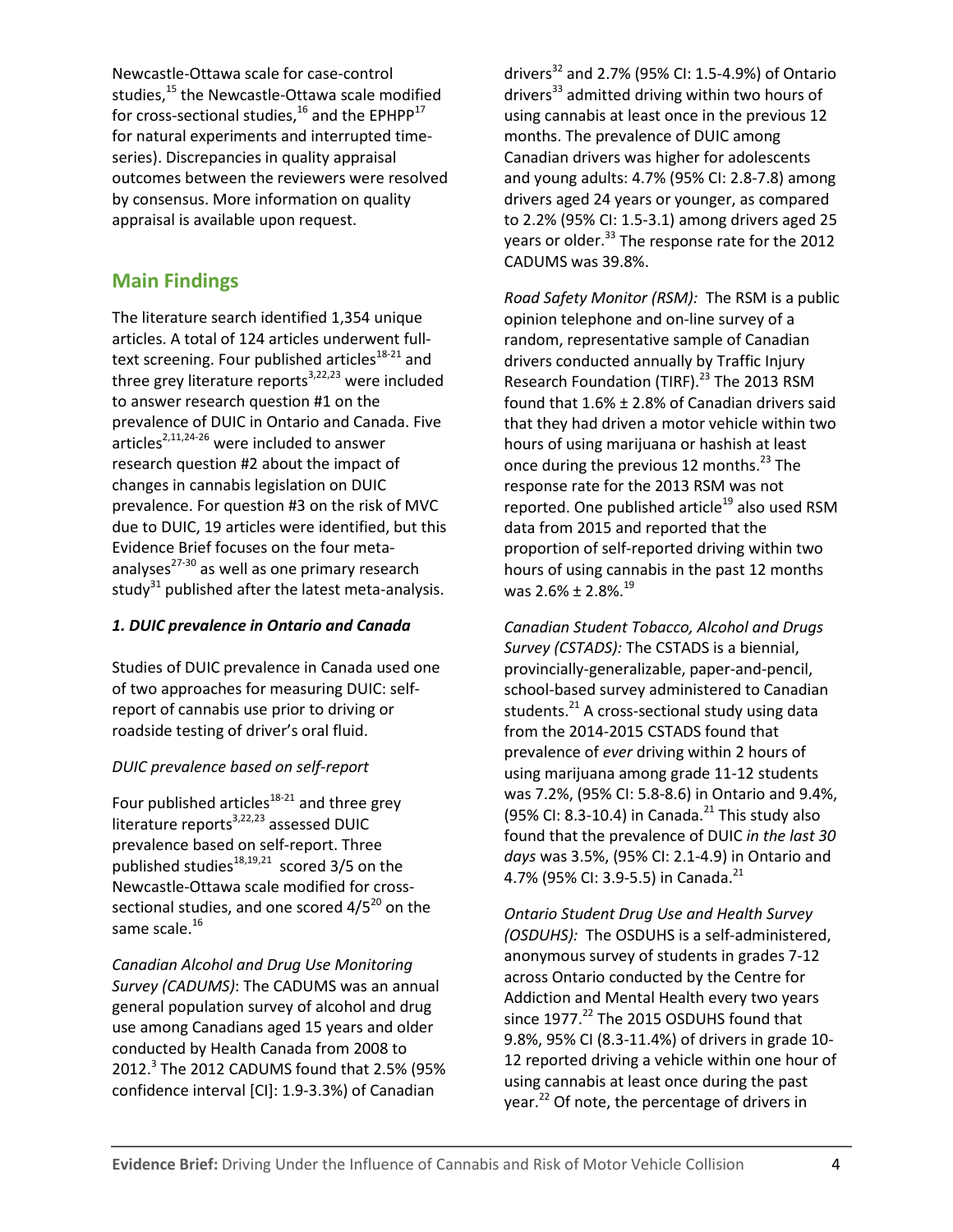grades 10–12 reporting driving after cannabis use (10%) was higher than the percentage reporting driving after drinking alcohol (5%).<sup>22</sup> In 2015, the OSDUHS response rate was 59%; however, an analysis found no evidence of nonresponse bias.<sup>22</sup>

Data from earlier time periods indicate that DUIC among grade 10-12 drivers decreased over the past decade. DUIC in this group was estimated at 20% in 2001-2005. One published article<sup>18</sup> used data from the 2009 OSDUHS; it reported that 16.3% of licensed students in Ontario reported DUIC in the past year (in 2009).

#### *DUIC prevalence based on roadside testing of oral fluid*

One cross-sectional study $^{20}$  assessed the prevalence of DUIC using roadside testing of drivers' oral fluid. The investigators tested a random sample of nighttime non-commercial drivers from 16 sites in 3 British Columbia cities in June 2008. Of the 1533 vehicles selected, 78% (N=1,199) provided a sample of oral fluid. Among participating drivers,  $4.6 \pm 1.8\%$  tested positive for cannabis.

#### *2. Impact of cannabis legislative changes on DUIC prevalence*

A total of five studies $^{2,11,24-26}$  measured DUIC before and after a change in cannabis legislation; all were conducted in the U.S. In general, legislative changes consisted of decriminalization or legalization. The prevalence of DUIC was directly estimated in only one study.<sup>24</sup> The other four studies used 'proxy' measures of DUIC: two studies $^{2,11}$ assessed the proportion of DUI law enforcement cases that tested positive for cannabis, and two studies<sup>25,26</sup> assessed the proportion of fatal MVCs in which the driver tested positive for cannabis.

The only study $^{24}$  that directly estimated DUIC prevalence used a repeated road-side survey design to measure laboratory-confirmed DUIC before and after the decriminalization of cannabis in California (effective January 1,

2011). It reported no statistically significant change in the prevalence of THC-positive driving among weekend nighttime drivers (n = 894) in 2012 (9.2%; 95% CI: 6.3, 12.2) compared to 2010 (11.3%; 95% CI: 8.5, 14.0) or in the adjusted odds of testing positive for THC in 2012 compared to 2010 (adjusted odds ratio [AOR] = 0.96; 95% CI: 0.57, 1.60). This study's quality was rated as moderate using the EPHPP tool, primarily because of potential selection bias (participation rate <80%). No study directly assessed the impact of cannabis legalization on the prevalence of DUIC.

Two natural experiments<sup>2,11</sup> assessed the proportion of drivers suspected of DUI by law enforcement that tested positive for cannabis before and after cannabis legalization in December 2012 in Colorado and Washington State. The Colorado natural experiment<sup>2</sup> reported no change in cannabis screening testpositivity rate among drivers suspected of DUI from 2011-2014 (62% positive overall, range: 59–68% by year). However, the cannabis confirmation test-positivity rate (i.e., THC greater or equal to 2 ng/mL) increased significantly from 28% in 2011 to 65% in 2013. The natural experiment in Washington state $11$ reported a statistically significant increase of 5.8% and 12.1% in suspected DUI drivers testing positive for THC and carboxy-THC, respectively, post-legalization (2013) compared with prelegalization (2009-2012). The quality of both of these studies<sup>2,11</sup> was rated as weak using the EPHPP tool because of likely selection bias as well as confounding (in both studies, laboratory testing equipment and processes changed concurrently with the legislation change).

Two interrupted time series<sup>25,26</sup> used data from the Fatality Analysis Reporting System (FARS) to assess if the prevalence of cannabis among drivers involved in a fatal MVC increased after a change in cannabis legislation. One found an increase in the proportion of drivers involved in a fatal MVC who tested positive for cannabis in three of twelve states after medical marijuana legislation came into effect (ranging from 2.1 to 6.0% increase among drivers in all fatal crashes, and 4.6 to 9.6% among fatally-injured drivers depending on the state). The other found an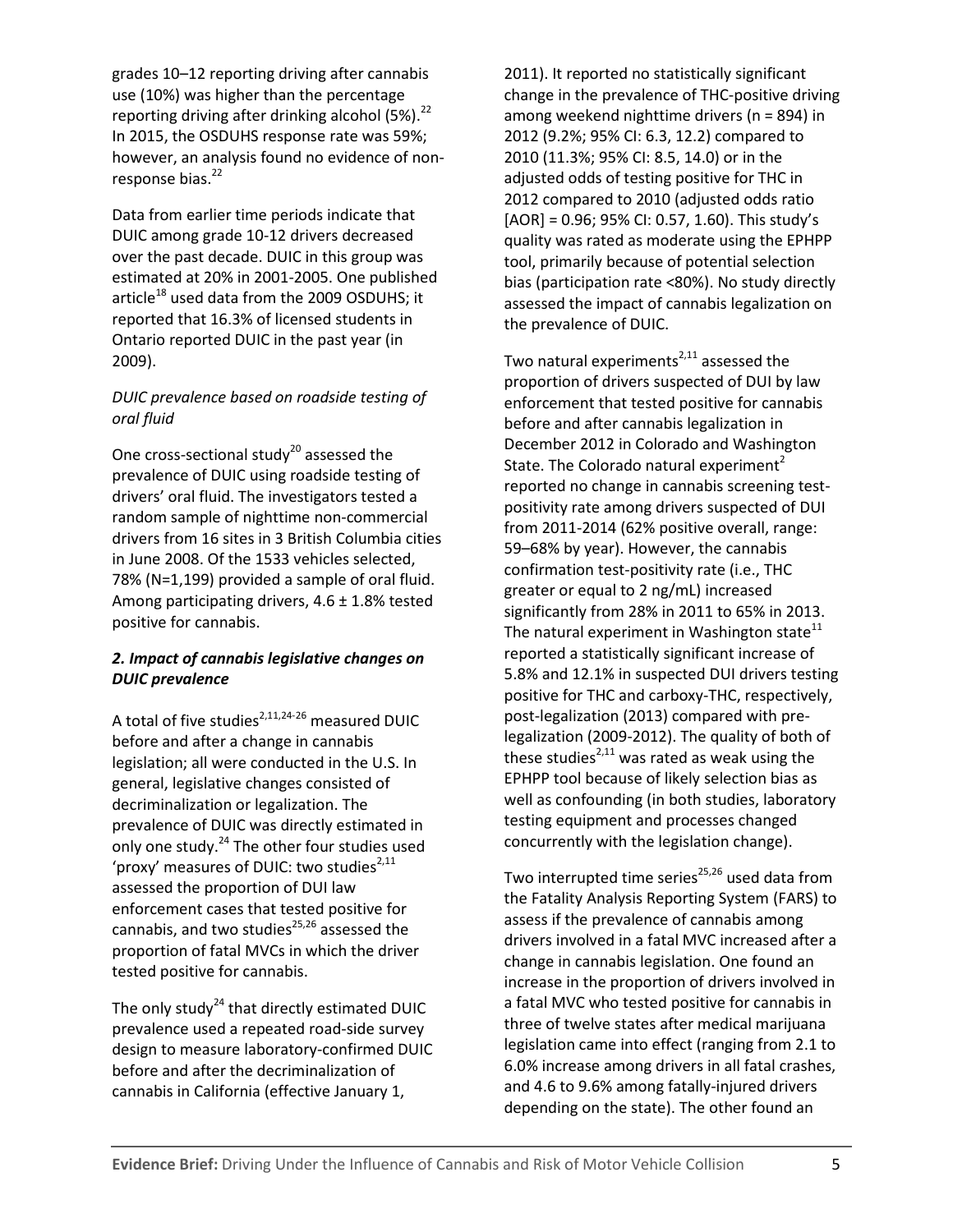increase in the proportion of Colorado drivers involved in a fatal MVC who tested positive for cannabis increased after the widespread commercialization of legal medical marijuana in mid-2009 (change in trend, Beta=2.16 (SE=0.45), p<0.0001). The quality of both of these studies $^{25,26}$  was rated as moderate; both studies were subject to misclassification bias.

## *3. DUIC and the risk of MVC*

Four meta-analyses,<sup>27,29,30,34</sup> and one casecontrol study $31$  published after these reviews assessed the risk of MVC from DUIC. The quality of these studies was assessed using AMSTAR: scores ranged from 6-8/11 for the metaanalyses and the case-control study scored 3/9 on the Newcastle-Ottawa scale.

All four meta-analyses<sup>27,29,30,34</sup> reported that DUIC significantly increased the risk of MVC. However, the magnitude of the risk increase differed between the studies, ranging from OR=1.22 (95% CI: 1.1–1.36) in the most recent meta-analysis<sup>27</sup> to OR=2.66 (95% CI: 2.07-3.41) in the meta-analysis with the most methodological flaws based on our quality appraisal. 30

A case-control study $31$  published after the latest meta-analysis reported the risk of fatal MVC from DUIC (as compared to unimpaired driving) to be OR=1.54 (95% CI: 1.16-2.03); this risk is similar to that of latest meta-analysis.<sup>27</sup> This case-control study also estimated the magnitude of fatal MVC risk from drunk driving: OR=16.33 (95% CI: 14.23-18.75), as well as the combined risk of fatal MVC from alcohol and cannabis combined: OR=25.09 (95% CI: 17.97- 35.03). $^{31}$ 

# **Discussion and Conclusions**

Overall, there was scant data on the prevalence of DUIC in Ontario and Canada, and the majority was based on self-report. The CADUMS $^{32}$  and RSM $^{23}$  estimated that 2.5% (95% CI: 1.9-3.3%) and 1.6% ± 2.8% of Canadian drivers self-reported DUIC in the previous year, respectively. The prevalence of DUIC among adult drivers was similar in Ontario and

Canada.<sup>33</sup> In contrast, DUIC prevalence based on roadside testing of oral fluid among night drivers was approximately twice as high  $(4.6\%)$ <sup>20</sup> Also, results from the CSTADS<sup>21</sup> and OSDUHS22 suggest that self-reported DUIC is more common among younger drivers compared to the general population. Of note, the prevalence of DUIC among Ontario youth was lower than the Canadian average. $^{21}$ 

Five studies<sup>2,11,24-26</sup> compared DUIC before and after various cannabis legislation changes in different U.S. states, with varying results. The only study<sup>24</sup> that directly measured DUIC prevalence using a road-side survey reported no significant change following cannabis *decriminalization* in California. The remaining four studies noted an increase in the THC testpositivity rate for suspected DUI cases $^{2,11}$  and fatal MVCs following various cannabis legislation changes.<sup>25,26</sup>

The included meta-analyses,<sup>27,29,30,34</sup> and recent case-control study $31$  of the risk of MVC from DUIC agreed that, compared to driving unimpaired, DUIC significantly but moderately increases the risk of MVC. This is in keeping with the National Academies of Sciences, Engineering, and Medicine's recent report on the health effects of cannabis, which concluded that "there is substantial evidence of a statistical association between cannabis use and increased risk of motor vehicle crashes".<sup>35</sup> The latest included meta-analysis found that DUIC increased the risk of MVC by about 22% (OR=1.22; 95% CI: 1.10-1.36), compared to unimpaired driving.<sup>27</sup>

This evidence brief did not seek specifically to compare the risk of DIUC to alcohol-impaired driving. However, to provide additional context, based on other literature we note that the odds ratio of a fatal MVC differs for alcohol and cannabis: alcohol-impaired driving (BAC ≥0.08) ranged from 7.48 to 19.72, compared with 0.86 (95% CI 0.61-1.23) for cannabis.<sup>36</sup> This difference in the risk of MVC or fatal injury among impaired drivers arising from DUIC versus alcohol-impaired driving may be related to the different pattern of impairment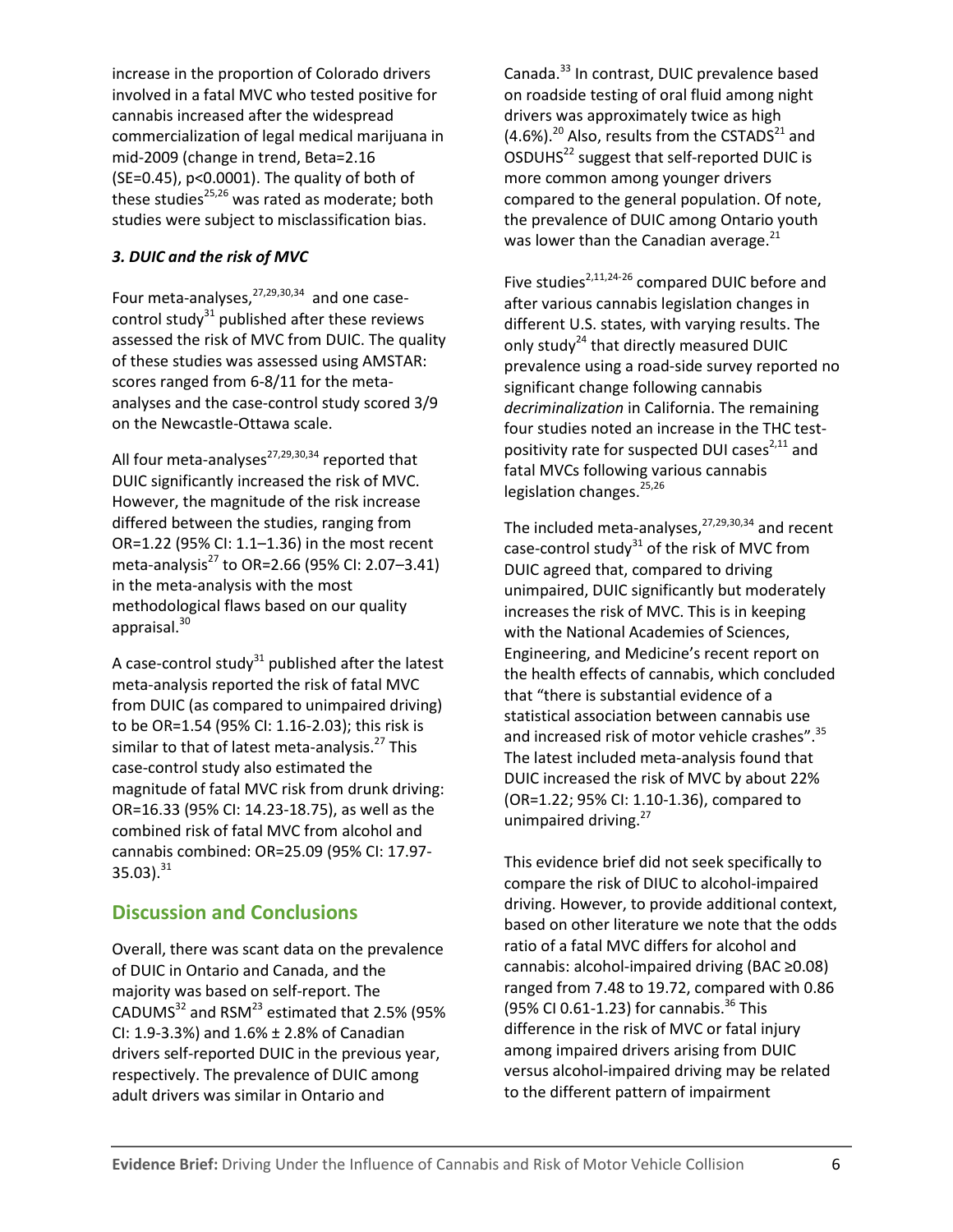produced by each substance; <sup>6</sup> for example, alcohol-impaired driving has been associated with increased speeds, and DUIC with reduced speeds.<sup>6</sup> Alternatively, misclassification bias arising from challenges in measuring cannabis impairment would be expected to bias estimates of the risk of MVC from DUIC toward the null hypothesis (i.e., no increased risk). Further research using more rigorous study designs (e.g., case-crossover studies), more accurate measurement of cannabis impairment, and better control of confounding factors (e.g., alcohol, other drugs) would provide better estimates of the magnitude of the risk of MVC from DUIC, including relative to other risk factors.

Even though the risk of MVC from DUIC is lower than for drunk driving, the burden of DUICrelated harms in Canada is still considerable.<sup>37</sup> This is highlighted in a separate Evidence Brief, which also examines the risk and protective factors for DUIC as well as effective intervention for reducing DUIC.

# **Implications for Practice**

The Ontario Public Health Standard (OPHS) on the 'Prevention of Injury and Substance Misuse' requires local Boards of Health to engage in assessment and surveillance, health protection, and health promotion and policy development activities related to road safety generally, and drunk (or drugged) driving specifically.<sup>38</sup> The evidence summarized in this Evidence Brief can help inform the public health response to DUIC.

In particular, this Evidence Brief highlights the need for continued assessment and surveillance of DUIC. Quantifying DUIC before and after cannabis legalization will be essential for evaluating the impact of this policy change. Research methods should account for secular trends in testing drivers for cannabis, as well as changes in the validity, reliability, and criteria for testing (e.g., the change from discretionary to universal testing when *per se* laws are implemented).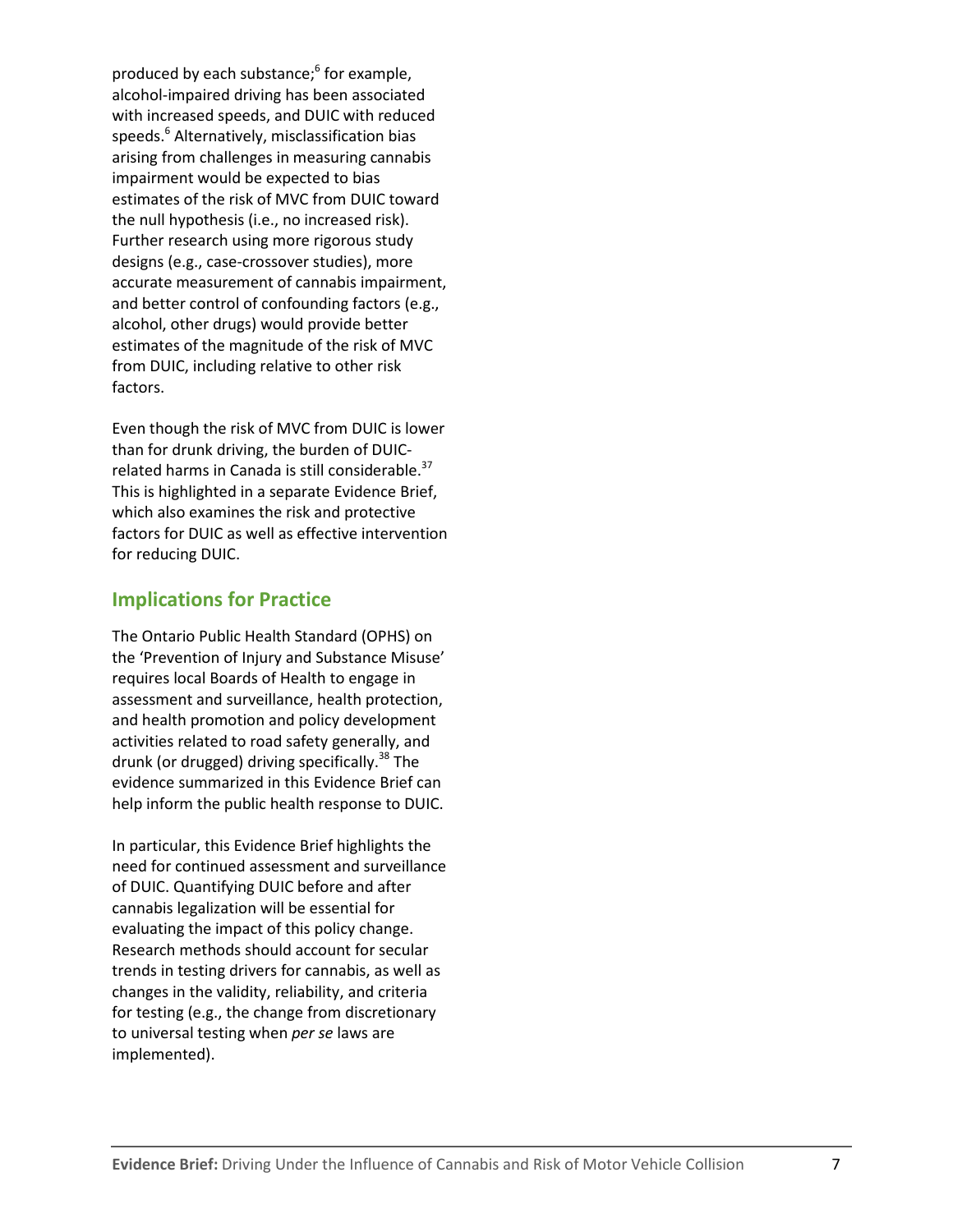# **References**

1. Beirness DJ, Porath-Waller AJ. Clearing the smoke on cannabis: cannabis use and driving – an update. Ottawa, ON: Canadian Centre on Substance Abuse; 2015. Available from: [http://www.ccsa.ca/Resource%20Library/CCSA-](http://www.ccsa.ca/Resource%20Library/CCSA-Cannabis-Use-and-Driving-Report-2015-en.pdf)[Cannabis-Use-and-Driving-Report-2015-en.pdf](http://www.ccsa.ca/Resource%20Library/CCSA-Cannabis-Use-and-Driving-Report-2015-en.pdf)

2. Urfer S, Morton J, Beall V, Feldmann J, Gunesch J. Analysis of DELTA9 tetrahydrocannabinol driving under the influence of drugs cases in Colorado from January 2011 to February 2014. J Anal Toxicol. 2014;38(8):575-81.

3. Health Canada. Canadian alcohol and drug use monitoring survey (CADUMS): summary of results for 2012 [Internet]. Ottawa, ON: Government of Canada; 2014 [updated 2014 Apr 8; cited 2017 Jan 16]. Available from: [https://www.canada.ca/en/health](https://www.canada.ca/en/health-canada/services/health-concerns/drug-prevention-treatment/drug-alcohol-use-statistics/canadian-alcohol-drug-use-monitoring-survey-summary-results-2012.html)[canada/services/health-concerns/drug](https://www.canada.ca/en/health-canada/services/health-concerns/drug-prevention-treatment/drug-alcohol-use-statistics/canadian-alcohol-drug-use-monitoring-survey-summary-results-2012.html)[prevention-treatment/drug-alcohol-use](https://www.canada.ca/en/health-canada/services/health-concerns/drug-prevention-treatment/drug-alcohol-use-statistics/canadian-alcohol-drug-use-monitoring-survey-summary-results-2012.html)[statistics/canadian-alcohol-drug-use](https://www.canada.ca/en/health-canada/services/health-concerns/drug-prevention-treatment/drug-alcohol-use-statistics/canadian-alcohol-drug-use-monitoring-survey-summary-results-2012.html)[monitoring-survey-summary-results-2012.html](https://www.canada.ca/en/health-canada/services/health-concerns/drug-prevention-treatment/drug-alcohol-use-statistics/canadian-alcohol-drug-use-monitoring-survey-summary-results-2012.html)

4. Health Canada. Canadian tobacco alcohol and drugs (CTADS): 2013 summary [Internet]. Ottawa, ON: Government of Canada; 2015 [updated 2015 Feb 3; cited 2017 Aug 2]. Available from:

[http://healthycanadians.gc.ca/science](http://healthycanadians.gc.ca/science-research-sciences-recherches/data-donnees/ctads-ectad/summary-sommaire-2013-eng.php)[research-sciences-recherches/data](http://healthycanadians.gc.ca/science-research-sciences-recherches/data-donnees/ctads-ectad/summary-sommaire-2013-eng.php)[donnees/ctads-ectad/summary-sommaire-](http://healthycanadians.gc.ca/science-research-sciences-recherches/data-donnees/ctads-ectad/summary-sommaire-2013-eng.php)[2013-eng.php](http://healthycanadians.gc.ca/science-research-sciences-recherches/data-donnees/ctads-ectad/summary-sommaire-2013-eng.php)

5. Health Canada. Introduction of the Cannabis Act: questions and answers [Internet]. Ottawa, ON: Government of Canada; 2017 [updated 2017 Apr 19; cited 2017 Apr 24]. Available from: [https://www.canada.ca/en/services/health/ca](https://www.canada.ca/en/services/health/campaigns/introduction-cannabis-act-questions-answers.html) [mpaigns/introduction-cannabis-act-questions](https://www.canada.ca/en/services/health/campaigns/introduction-cannabis-act-questions-answers.html)[answers.html](https://www.canada.ca/en/services/health/campaigns/introduction-cannabis-act-questions-answers.html)

6. Sewell R, Poling J, Sofuoglu M. The effect of cannabis compared with alcohol on driving. The Am J Addict. 2009;18(3):185-93. Available from: [https://www.ncbi.nlm.nih.gov/pmc/articles/pm](https://www.ncbi.nlm.nih.gov/pmc/articles/pmid/19340636/) [id/19340636/](https://www.ncbi.nlm.nih.gov/pmc/articles/pmid/19340636/)

7. Capler R, Bilsker D, Van Pelt K, MacPherson D. Cannabis use and driving: evidence review [Internet]. Vancouver, BC: Simon Fraser University (CDPC); 2017 [cited 2017 Aug 2]. Available from: [http://drugpolicy.ca/wp](http://drugpolicy.ca/wp-content/uploads/2016/11/CDPC_Cannabis-and-Driving_Evidence-Review-Full_Jan31-2017_FINAL.pdf)[content/uploads/2016/11/CDPC\\_Cannabis-and-](http://drugpolicy.ca/wp-content/uploads/2016/11/CDPC_Cannabis-and-Driving_Evidence-Review-Full_Jan31-2017_FINAL.pdf)[Driving\\_Evidence-Review-Full\\_Jan31-](http://drugpolicy.ca/wp-content/uploads/2016/11/CDPC_Cannabis-and-Driving_Evidence-Review-Full_Jan31-2017_FINAL.pdf) [2017\\_FINAL.pdf](http://drugpolicy.ca/wp-content/uploads/2016/11/CDPC_Cannabis-and-Driving_Evidence-Review-Full_Jan31-2017_FINAL.pdf)

8. European Monitoring Centre for Drugs and Drug Addiction (EMCDDA). Driving under the influence of drugs, alcohol and medicines in Europe -- findings from the DRUID project. Lisbon, PT: European Monitoring Centre for Drugs and Drug Addiction (EMCDDA); 2012. Available from:

[http://www.emcdda.europa.eu/system/files/pu](http://www.emcdda.europa.eu/system/files/publications/743/TDXA12006ENN_402402.pdf_en) [blications/743/TDXA12006ENN\\_402402.pdf\\_en](http://www.emcdda.europa.eu/system/files/publications/743/TDXA12006ENN_402402.pdf_en)

9. Vindenes V, Jordbru D, Knapskog AB, Kvan E, Mathisrud G, Slordal L, et al. Impairment based legislative limits for driving under the influence of non-alcohol drugs in Norway. Forensic Sci Int. 2012;219(1-3):1-11.

10. Steentoft A, Simonsen KW, Linnet K. The frequency of drugs among Danish drivers before and after the introduction of fixed concentration limits. Traffic Inj Prev. 2010;11(4):329-33.

11. Couper FJ, Peterson BL. The prevalence of marijuana in suspected impaired driving cases in Washington state. J Anal Toxicol. 2014;38(8):569-74.

12. Health Canada. A framework for the legalization and regulation of cannabis in Canada: the final report of the Task Force on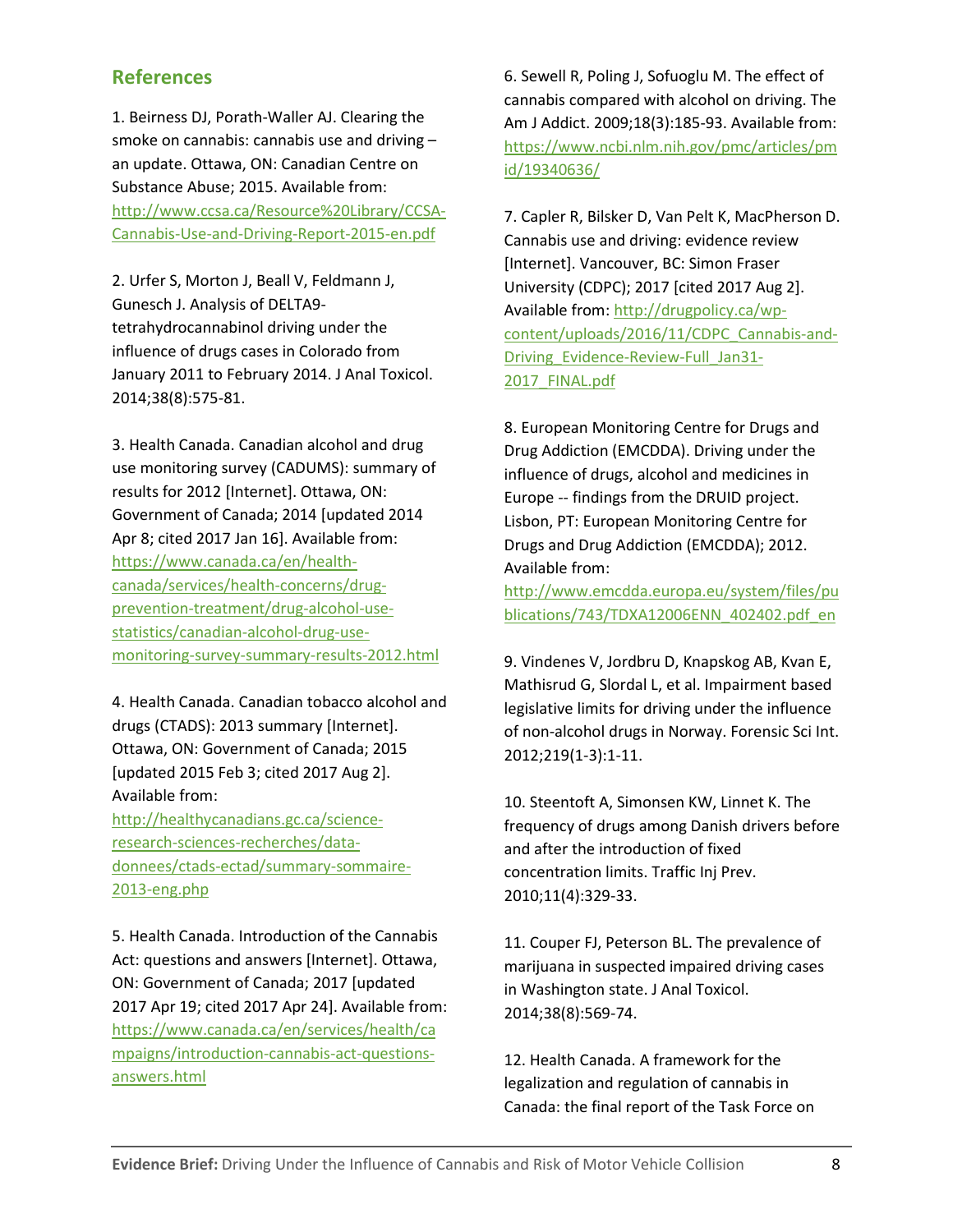Cannabis Legalization and Regulation. Ottawa, ON: Health Canada; 2016. Available from: [https://www.canada.ca/content/dam/hc](https://www.canada.ca/content/dam/hc-sc/healthy-canadians/migration/task-force-marijuana-groupe-etude/framework-cadre/alt/framework-cadre-eng.pdf)[sc/healthy-canadians/migration/task-force](https://www.canada.ca/content/dam/hc-sc/healthy-canadians/migration/task-force-marijuana-groupe-etude/framework-cadre/alt/framework-cadre-eng.pdf)[marijuana-groupe-etude/framework](https://www.canada.ca/content/dam/hc-sc/healthy-canadians/migration/task-force-marijuana-groupe-etude/framework-cadre/alt/framework-cadre-eng.pdf)[cadre/alt/framework-cadre-eng.pdf](https://www.canada.ca/content/dam/hc-sc/healthy-canadians/migration/task-force-marijuana-groupe-etude/framework-cadre/alt/framework-cadre-eng.pdf)

13. Organisation for Economic Co-operation and Development. List of OECD member countries- ratification of the convention on the OECD [Internet]. Paris, FR: Organisation for Economic Co-operation and Development; 2016. [cited 2017 Jan 16]. Available from: [http://www.oecd.org/about/membersandpartn](http://www.oecd.org/about/membersandpartners/list-oecd-member-countries.htm) [ers/list-oecd-member-countries.htm](http://www.oecd.org/about/membersandpartners/list-oecd-member-countries.htm)

14. Shea BJ, Grimshaw JM, Wells GA, Boers M, Andersson N, Hamel C, et al. Development of AMSTAR: measurement tool to assess systematic reviews. BMC Med Res Methodol. 2007;7:10. Available from: [https://bmcmedresmethodol.biomedcentral.co](https://bmcmedresmethodol.biomedcentral.com/articles/10.1186/1471-2288-7-10) [m/articles/10.1186/1471-2288-7-10](https://bmcmedresmethodol.biomedcentral.com/articles/10.1186/1471-2288-7-10)

15. Wells G, Shea B, O'Connell D, Peterson J, Welch V, Losos M. Newcastle-Ottawa quality assessment scale: case-control studies [Internet]. Ottawa, ON: Ottawa Hospital; 2014 [cited 2017 Jul 20]. Available from: [http://www.ohri.ca/programs/clinical\\_epidemi](http://www.ohri.ca/programs/clinical_epidemiology/oxford.asp) [ology/oxford.asp](http://www.ohri.ca/programs/clinical_epidemiology/oxford.asp)

16. Alshabanat A, Zafari Z, Albanyan O, Dairi M, FitzGerald JM. Asthma and COPD overlap syndrom (ACOS): a systematic review. PLoS One. 2015;10(9):e0136065. Figure S3, The modified Newcastle-Ottawa Scale for crosssectional studies. Available from:

[http://journals.plos.org/plosone/article/file?typ](http://journals.plos.org/plosone/article/file?type=supplementary&id=info:doi/10.1371/journal.pone.0136065.s004) [e=supplementary&id=info:doi/10.1371/journal.](http://journals.plos.org/plosone/article/file?type=supplementary&id=info:doi/10.1371/journal.pone.0136065.s004) [pone.0136065.s004](http://journals.plos.org/plosone/article/file?type=supplementary&id=info:doi/10.1371/journal.pone.0136065.s004)

17. Effective Public Health Practice Project. Quality assessment tool for quantitative studies [Internet]. Hamilton, ON: Effective Public Health

Practice Project; 2009 [cited 2016 Nov 23]. Available from: <http://www.ephpp.ca/tools.html>

18. Cook S, Shank D, Bruno T, Turner NE, Mann RE. Self-reported driving under the influence of alcohol and cannabis among Ontario students: associations with graduated licensing. Traffic Inj Prev. 2017;18(5):449-55.

19. Robertson RD, Mainegra Hing M, Pashley CR, Brown SW, Vanlaar WG. Prevalence and trends of drugged driving in Canada. Accid Anal Prev. 2017;99(Pt A):236-41.

20. Beirness DJ, Beasley EE. A roadside survey of alcohol and drug use among drivers in British Columbia. Traffic Inj Prev. 2010;11(3):215-21.

21. Minaker LM, Bonham A, Elton-Marshall T, Leos-Toro C, Wild TC, Hammond D. Under the influence: examination of prevalence and correlates of alcohol and marijuana consumption in relation to youth driving and passenger behaviours in Canada. A crosssectional study. CMAJ Open. 2017;5(2):E386-94. Available from:

[https://www.ncbi.nlm.nih.gov/pmc/articles/pm](https://www.ncbi.nlm.nih.gov/pmc/articles/pmid/28515137/) [id/28515137/](https://www.ncbi.nlm.nih.gov/pmc/articles/pmid/28515137/)

22. Boak A, Hamilton HA, Adlaf EM, Mann RE. Detailed OSDUHS findings: drug use among Ontario students, 1977-2015. Toronto, ON: Center for Addiction and Mental Health; 2015. Available from:

[https://www.camh.ca/en/research/news\\_and\\_](https://www.camh.ca/en/research/news_and_publications/ontario-student-drug-use-and-health-survey/Documents/2015%20OSDUHS%20Documents/2015OSDUHS_Detailed_DrugUseReport.pdf) [publications/ontario-student-drug-use-and](https://www.camh.ca/en/research/news_and_publications/ontario-student-drug-use-and-health-survey/Documents/2015%20OSDUHS%20Documents/2015OSDUHS_Detailed_DrugUseReport.pdf)[health-](https://www.camh.ca/en/research/news_and_publications/ontario-student-drug-use-and-health-survey/Documents/2015%20OSDUHS%20Documents/2015OSDUHS_Detailed_DrugUseReport.pdf)

[survey/Documents/2015%20OSDUHS%20Docu](https://www.camh.ca/en/research/news_and_publications/ontario-student-drug-use-and-health-survey/Documents/2015%20OSDUHS%20Documents/2015OSDUHS_Detailed_DrugUseReport.pdf) [ments/2015OSDUHS\\_Detailed\\_DrugUseReport.](https://www.camh.ca/en/research/news_and_publications/ontario-student-drug-use-and-health-survey/Documents/2015%20OSDUHS%20Documents/2015OSDUHS_Detailed_DrugUseReport.pdf) [pdf](https://www.camh.ca/en/research/news_and_publications/ontario-student-drug-use-and-health-survey/Documents/2015%20OSDUHS%20Documents/2015OSDUHS_Detailed_DrugUseReport.pdf)

23. Traffic Injury Research Foundation. The road safety monitor 2013: drugs and driving. Ottawa, ON: Traffic Injury Research Foundation; 2014.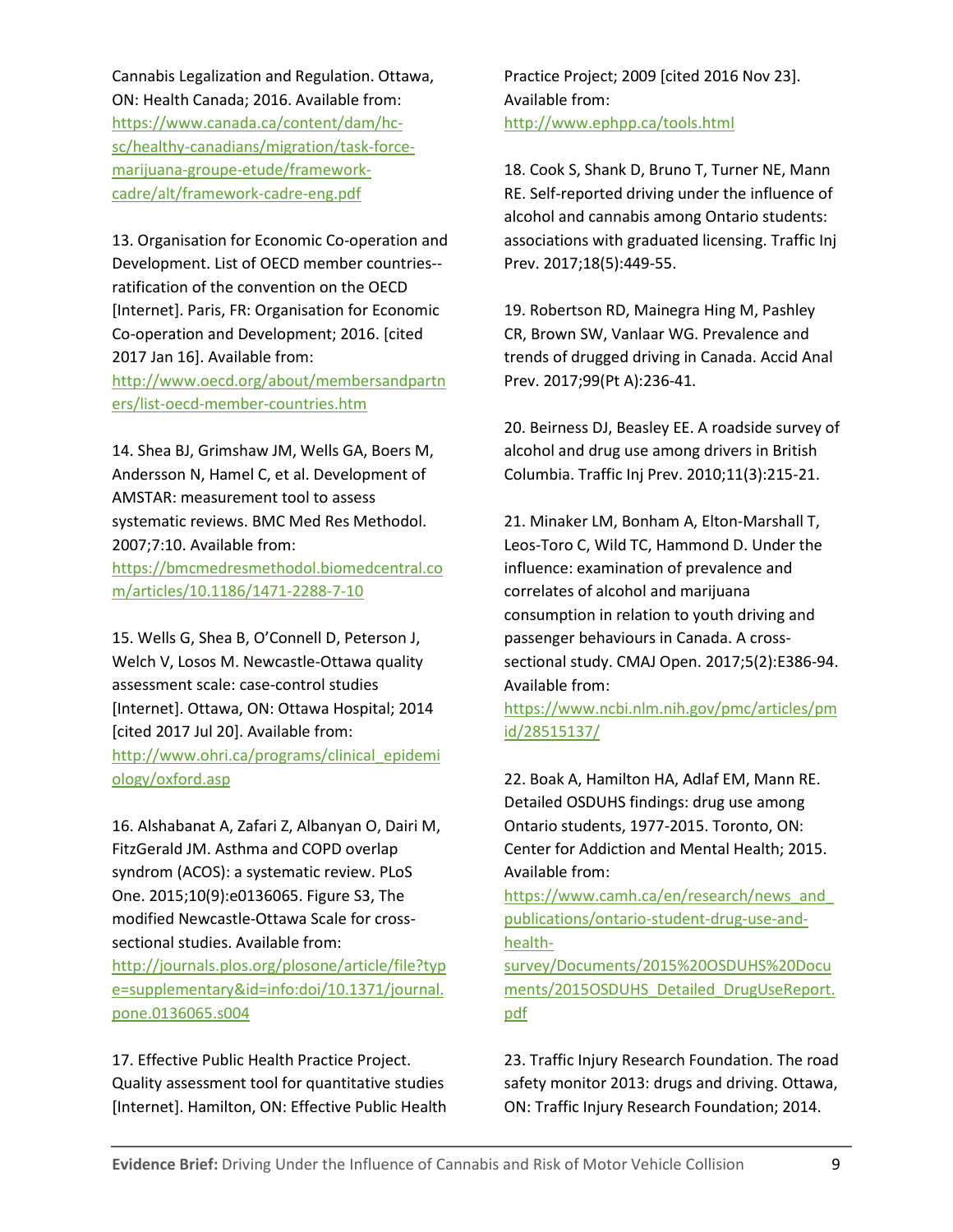Available from: [http://tirf.ca/wp](http://tirf.ca/wp-content/uploads/2017/01/2013_RSM_DrugsDriving_6.pdf)[content/uploads/2017/01/2013\\_RSM\\_DrugsDri](http://tirf.ca/wp-content/uploads/2017/01/2013_RSM_DrugsDriving_6.pdf) [ving\\_6.pdf](http://tirf.ca/wp-content/uploads/2017/01/2013_RSM_DrugsDriving_6.pdf)

24. Pollini RA, Romano E, Johnson MB, Lacey JH. The impact of marijuana decriminalization on California drivers. Drug Alcohol Depend. 2015;150:135-40.

25. Masten SV, Guenzburger GV. Changes in driver cannabinoid prevalence in 12 U.S. states after implementing medical marijuana laws. J Saf Res. 2014;50:35-52.

26. Salomonsen-Sautel S, Min S, Sakai JT, Thurstone C, Hopfer C. Trends in fatal motor vehicle crashes before and after marijuana commercialization in Colorado. Drug Alcohol Depend. 2014;140:137-44.

27. Rogeberg O, Elvik R. The effects of cannabis intoxication on motor vehicle collision revisited and revised. Addiction. 2016;111(8):1348-59.

28. Asbridge M, Hayden JA, Cartwright JL. Acute cannabis consumption and motor vehicle collision risk: systematic review of observational studies and meta-analysis. 2012;344:e536. Available from:

[http://www.bmj.com/content/bmj/344/bmj.e5](http://www.bmj.com/content/bmj/344/bmj.e536.full.pdf) [36.full.pdf](http://www.bmj.com/content/bmj/344/bmj.e536.full.pdf)

29. Elvik R. Risk of road accident associated with the use of drugs: a systematic review and metaanalysis of evidence from epidemiological studies. Acc Anal Prev. 2013;60:254-67.

30. Li MC, Brady JE, DiMaggio CJ, Lusardi AR, Tzong KY, Li G. Marijuana use and motor vehicle crashes. Epidemiol Rev. 2012;34(1):65-72. Available from:

[https://www.ncbi.nlm.nih.gov/pmc/articles/PM](https://www.ncbi.nlm.nih.gov/pmc/articles/PMC3276316/) [C3276316/](https://www.ncbi.nlm.nih.gov/pmc/articles/PMC3276316/)

31. Chihuri S, Li G, Chen Q. Interaction of marijuana and alcohol on fatal motor vehicle crash risk: a case-control study. Injury Epidemiol. 2017;4:8. Available from: [https://www.ncbi.nlm.nih.gov/pmc/articles/PM](https://www.ncbi.nlm.nih.gov/pmc/articles/PMC5357617/) [C5357617/](https://www.ncbi.nlm.nih.gov/pmc/articles/PMC5357617/)

32. Andrea Wills, Office of Drug Science and Surveillance, Health Canada. Personal email communication. 2017 Apr 10.

33. Andrea Wills, Office of Drug Science and Surveillance, Health Canada. Personal email communication. 2017 Apr 20.

34. Asbridge M, Hayden JA, Cartwright JL. Acute cannabis consumption and motor vehicle collision risk: systematic review of observational studies and meta-analysis. BMJ. 2012;344:e536. Available from:

[http://www.bmj.com/content/bmj/344/bmj.e5](http://www.bmj.com/content/bmj/344/bmj.e536.full.pdf) [36.full.pdf](http://www.bmj.com/content/bmj/344/bmj.e536.full.pdf)

35. National Academies of Sciences,

Engineering, and Medicine, Committee on the Health Effects of Marijuana. The health effects of cannabis and cannabinoids: the current state of evidence and recommendations for research. Washington, DC: The National Academy Press; 2017.

36. Romano E, Torres-Saavedra P, Voas RB, Lacey JH. Drugs and alcohol: their relative crash risk. J Stud Alcohol Drugs. 2014;75(1):56-64. Available from:

[https://www.ncbi.nlm.nih.gov/pmc/articles/PM](https://www.ncbi.nlm.nih.gov/pmc/articles/PMC3893634/) [C3893634/](https://www.ncbi.nlm.nih.gov/pmc/articles/PMC3893634/)

37. Wettlaufer A, Florica RO, Asbridge M, Beirness D, Brubacher J, Callaghan R, et al. Estimating the harms and costs of cannabisattributable collisions in the Canadian provinces. Drug Alcohol Depend. 2017;173:185- 90. Available from: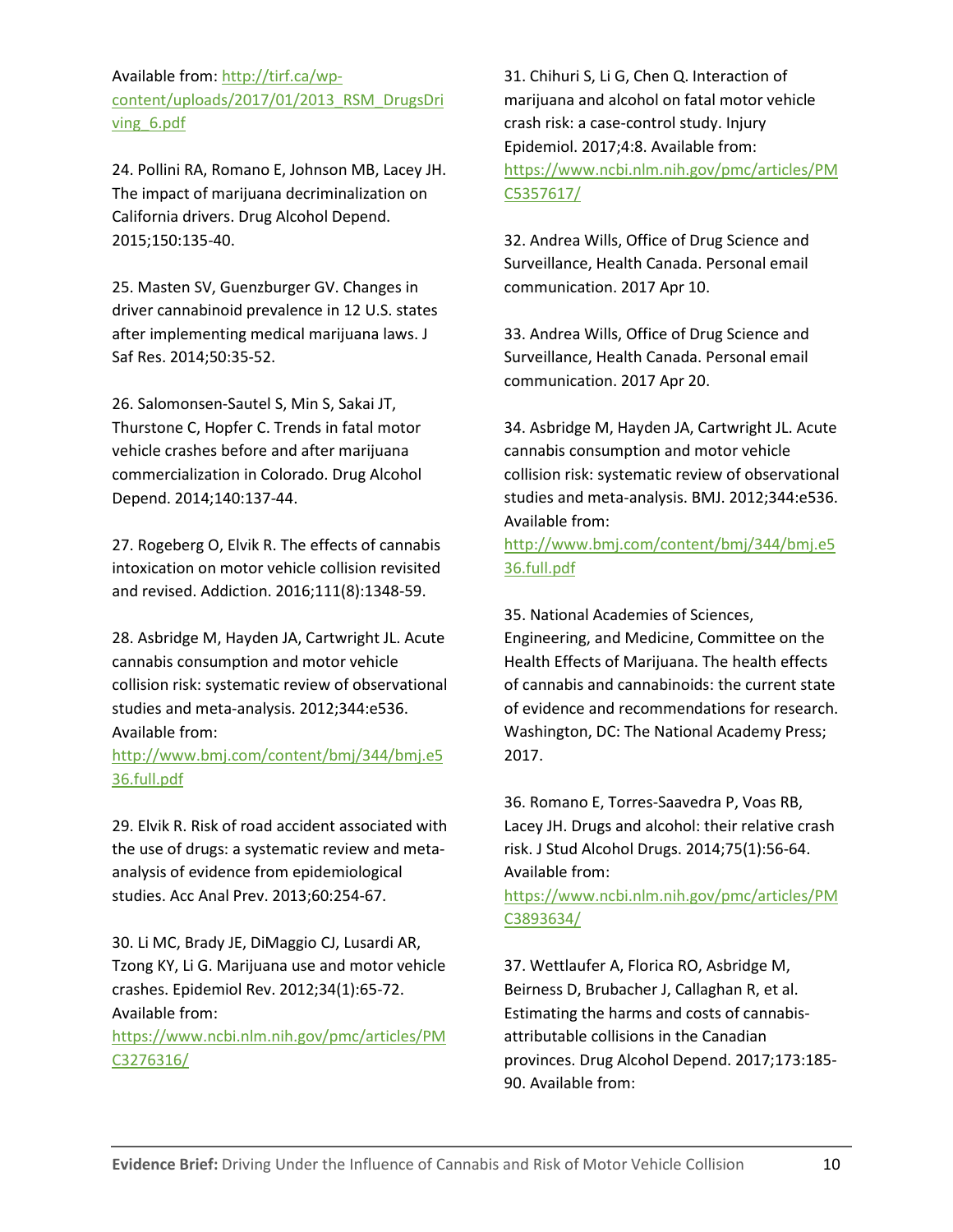[http://www.sciencedirect.com/science/article/](http://www.sciencedirect.com/science/article/pii/S0376871617300686) [pii/S0376871617300686](http://www.sciencedirect.com/science/article/pii/S0376871617300686)

38. Ontario. Ministry of Health and Long-Term Care. Ontario Public Health Standards: prevention of injury and substance misuse [Internet]. Ottawa, ON: Queen's Printer for Ontario; 2017 [updated 2017 Apr 4; cited 2017 Apr 24]. Available from: [http://www.health.gov.on.ca/en/pro/programs](http://www.health.gov.on.ca/en/pro/programs/publichealth/oph_standards/pism.aspx) [/publichealth/oph\\_standards/pism.aspx](http://www.health.gov.on.ca/en/pro/programs/publichealth/oph_standards/pism.aspx)

# **Specifications and Limitations of Evidence Briefs**

The purpose of this Evidence Brief is to investigate a research question in a timely manner to help inform decision making. The Evidence Brief presents key findings, based on a systematic search of the best available evidence near the time of publication, as well as systematic screening and extraction of the data from that evidence. It does not report the same level of detail as a full systematic review. Every attempt has been made to incorporate the highest level of evidence on the topic. There may be relevant individual studies that are not included; however, it is important to consider at the time of use of this brief whether individual studies would alter the conclusions drawn from the document.